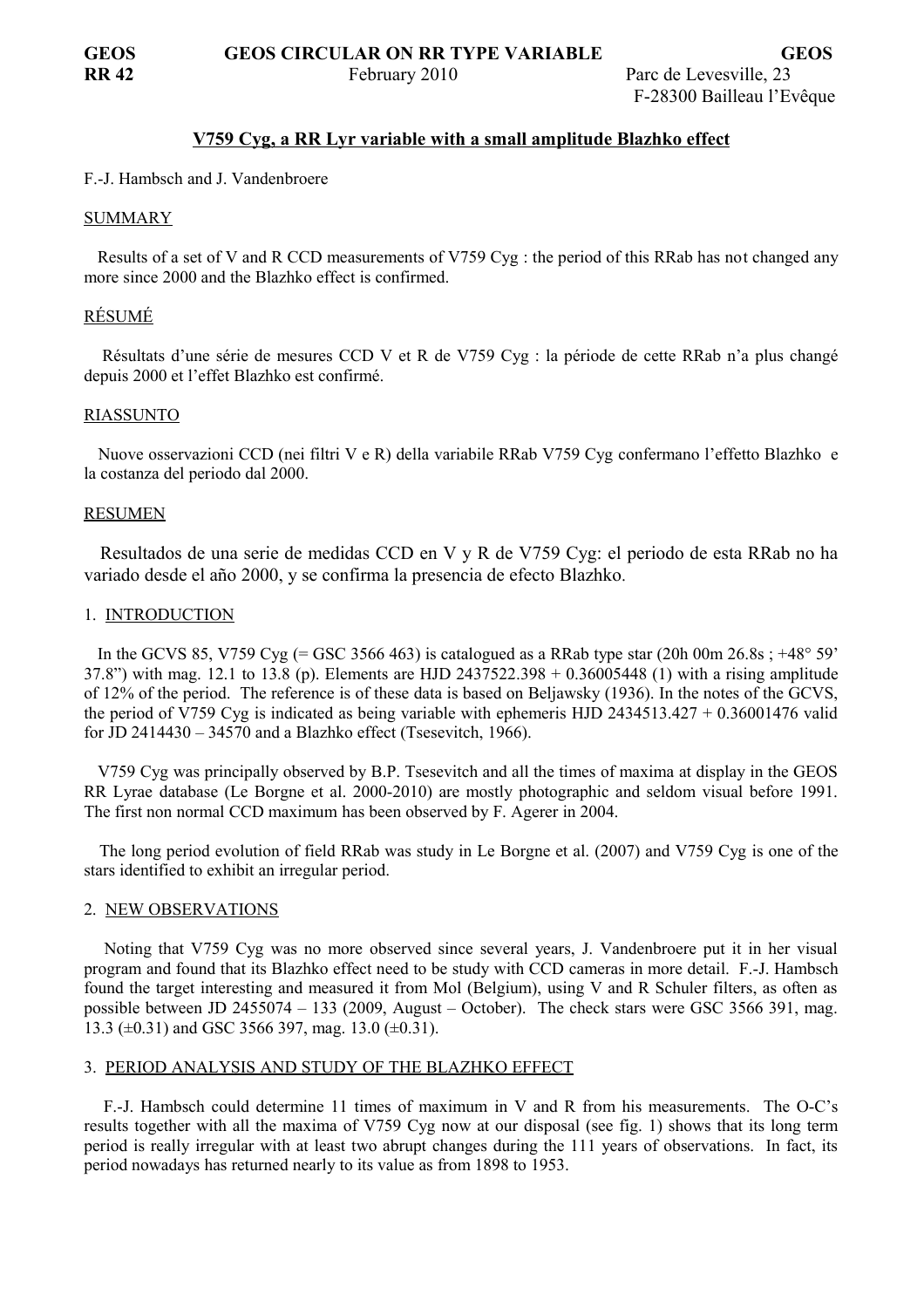

O-C (2) de V 759 Cyg



 Since the year 2000, with the 31 times of maximum at our disposal, we obtain by linear regression a period of 0.36002037 d  $(\pm 0.0000006)$ , whereas J. Jurcsik et al. (2009) announced recently a period of 0.360014 d from measurements during 74 nights spreading over 152 days. As for the ephemeris obtained by linear regression with all the 95 times of maximum of fig. 1, covering 111 years, we have: HDJ 2435396.7503 (±0.057) + 0.36003702 (±0.000002) (2).

| Observer   | Mode             | $HJD(2400000+)$ | <u>Accuracy</u> | E(2)  | $O-C(2)$ | Mag V, R at max |
|------------|------------------|-----------------|-----------------|-------|----------|-----------------|
|            |                  |                 |                 |       |          |                 |
| <b>HMB</b> | CCD V            | 55075.530       | 0.003           | 54749 | $+0.104$ | $-0.5592$       |
| <b>HMB</b> | <b>CCDR</b>      | 55075.530       | 0.003           | 54749 | $+0.104$ | $+0.0424$       |
| <b>HMB</b> | CCD <sub>V</sub> | 55082.370       | 0.0035          | 54768 | $+0.103$ | $-0.6445$       |
| <b>HMB</b> | <b>CCDR</b>      | 55082.370       | 0.004           | 54768 | $+0.103$ | $-0.0372$       |
| <b>HMB</b> | CCD <sub>V</sub> | 55083.450       | 0.005           | 54771 | $+0.104$ | $-0.6357$       |
| <b>HMB</b> | CCD R            | 55083.450       | 0.004           | 54771 | $+0.103$ | $-0.0123$       |
| <b>HMB</b> | CCD V            | 55087.410       | 0.002           | 54782 | $+0.103$ | $-0.6201$       |
| <b>HMB</b> | <b>CCDR</b>      | 55087.411       | 0.0015          | 54782 | $+0.103$ | $-0.0023$       |
| <b>HMB</b> | CCD <sub>V</sub> | 55088.488       | 0.0015          | 54785 | $+0.100$ | $-0.5932$       |
| <b>HMB</b> | <b>CCDR</b>      | 55088.489       | 0.002           | 54785 | $+0.101$ | $+0.0103$       |
| <b>HMB</b> | CCD <sub>V</sub> | 55092.455       | 0.001           | 54796 | $+0.107$ | $-0.5834$       |
| <b>HMB</b> | <b>CCDR</b>      | 55092.455       | 0.002           | 54796 | $+0.107$ | $+0.0296$       |
| <b>HMB</b> | <b>CCDR</b>      | 55101.452       | 0.0035          | 54821 | $+0.103$ | $+0.0124$       |
| <b>HMB</b> | CCD <sub>V</sub> | 55101.453       | 0.002           | 54821 | $+0.104$ | $-0.5871$       |
| <b>HMB</b> | <b>CCDR</b>      | 55118.373       | 0.002           | 54868 | $+0.103$ | $-0.0180$       |
| <b>HMB</b> | CCD V            | 55118.374       | 0.002           | 54868 | $+0.103$ | $-0.6259$       |
| <b>HMB</b> | CCD R            | 55119.452       | 0.0015          | 54871 | $+0.101$ | $-0.0043$       |
| <b>HMB</b> | CCD <sub>V</sub> | 55119.452       | 0.0015          | 54871 | $+0.101$ | $-0.6340$       |
| <b>HMB</b> | <b>CCDR</b>      | 55122.334       | 0.002           | 54879 | $+0.103$ | $+0.0098$       |
| <b>HMB</b> | CCD <sub>V</sub> | 55122.336       | 0.002           | 54897 | $+0.105$ | $-0.5962$       |
| <b>HMB</b> | CCD <sub>V</sub> | 55127.376       | 0.001           | 54893 | $+0.104$ | $-0.6348$       |
| <b>HMB</b> | CCD <sub>R</sub> | 55127.376       | 0.001           | 54893 | $+0.104$ | $-0.0124$       |

Table 1: New times of maximum of V759 Cyg

Notes :  $HMB = F.-J$ . Hambsch ; the mag. at max are differential magnitudes.

 The CCD V measurements of V759 Cyg of Table 1 were analyzed in order to obtain information about the Blazhko effect clearly seen in the folded light curve shown in Fig. 2. The Blazhko effect was yet mentioned in the notes of the GCVS and during the redaction of the GEOS Circular we found new information about it in Jurcsik et al., 2009. We have thus tested our data with the Blazhko period of 16.0 days and the amplitude

#### GEOS CIRCULAR RR 42 V759 Cyg P. 3/4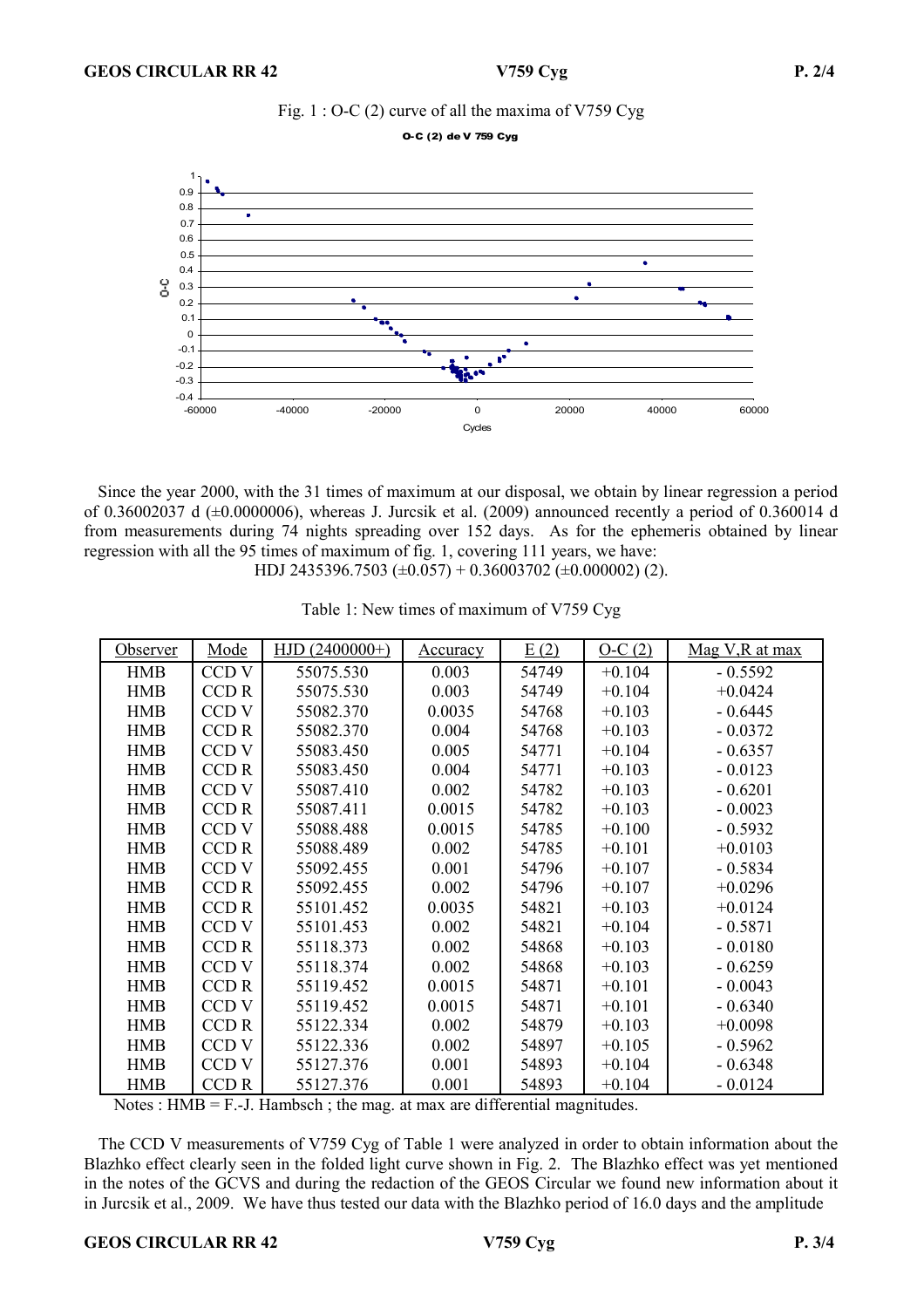Fig. 2: Folded light curve of V759 Cyg based on the V measurements of HMB



 of 0.12 magnitude V at maximum of the latter paper where a complex multiperiodicity of the modulation is also noted.

The height of our eleven V maxima (see Table 1) are ranging from  $-0.6445$  to  $-0.5592$  which corresponds to a rounded amplitude of 0.085 magnitude. It is less than the 0.12 mag. of the Jurcsik et al. (2009) result probably because we have only 11 maxima on 59 days so that the extremes of the Blazhko effect could have been easily lost. The O-C of our maxima obtained with the present best period of 0.36002037 day are going from +0.004 to –0.003 day yielding a very small fluctuation of 0.007 day or at least 0.004 day taking into account the accuracy of the extreme values.





**Height of m ax versus B phase**

 Period searches using several different programs were performed with the V magnitudes of our maxima, but it was impossible to find a unique solution. Thus we have used the 16.0 days period of the Jurcsik et al. (2009) paper to fold the heights of our maxima (see Fig. 3). The result is acceptable if we take into account